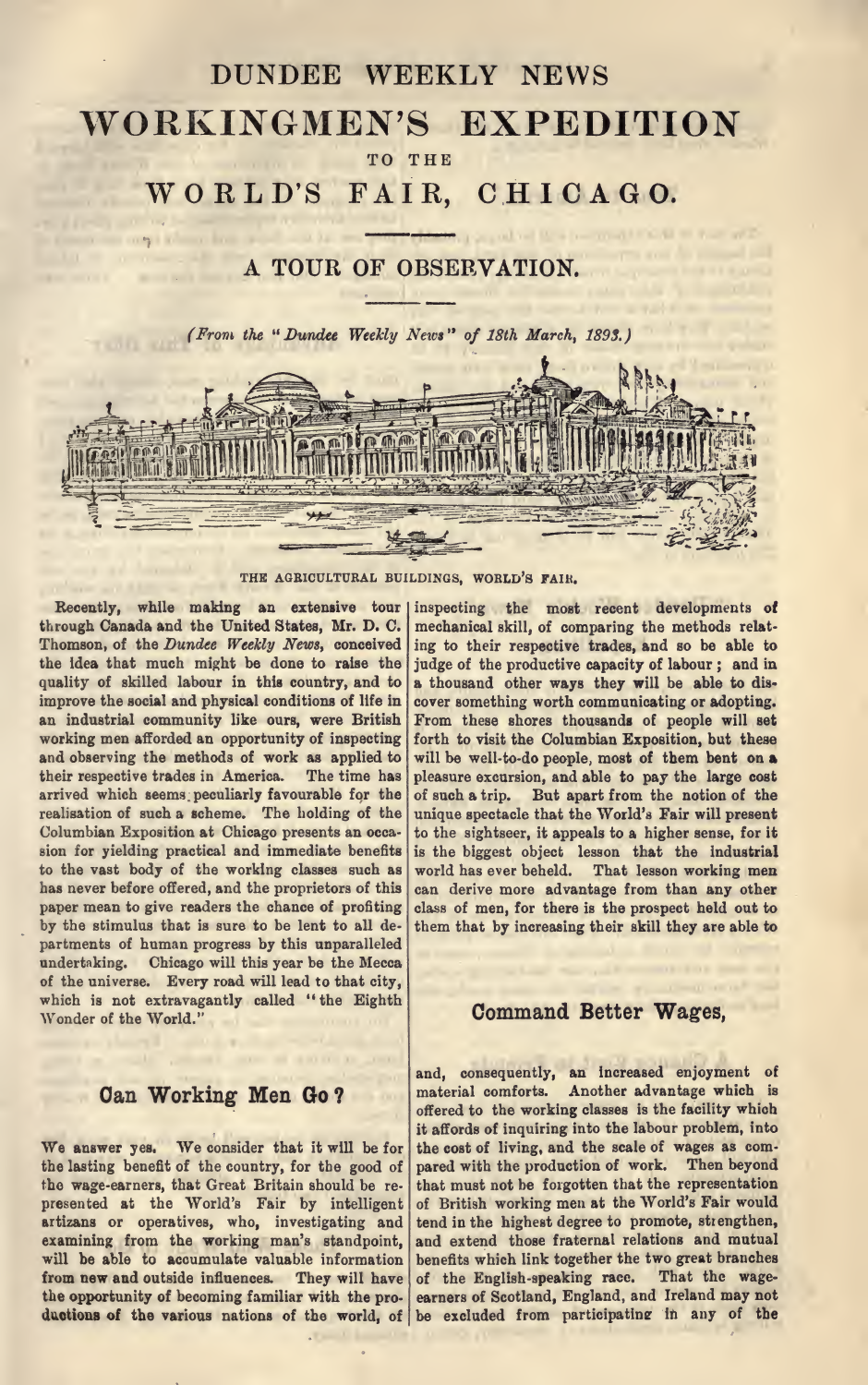benefits enumerated, the proprietors of the Dundee Weekly News have decided to arrange a

#### Tour to America.

The cost of this expedition will be large, probably the largest of any expedition of the kind, but, ad hering to the principle which has always guided the conductors of this paper never to shrink from spending on what would be for the good of the readers, they have drawn up a scheme which will enable the working classes of this country to be represented by men drawn from their own ranks, and animated by their own hopes and aspirations. These men will cross the Atlantic, and in the course of their tour in America see things and inquire into things, not from the rich man's point of view, not from the leisured man's point of view, but from the working man's point of view, from  $\left| \frac{\text{mean}}{\text{term}} \right|$ that aspect which will not only be of most interest to the wage-earning classes on this side of the Atlantic, but which will be of most use to them. The members of the

# " Dundee Weekly News " Expedition

will have their routes, steamship lines, trains, and hotels chosen with a view to their having the maximum of comfort and satisfaction as far as it is possible in travelling the 8000 to 10,000 miles in-<br>volved by the journey. They will have such volved by the journey. facilities as will enable them to see the more re markable scenery on the way, such as the Falls of Niagara, and other sights too numerous for mention here. At Chicago they will have facilities afforded them of making an exhaustive examination of the World's Show, and of devoting particular attention to those departments in which most information is to be gained for the use of fellow-readers of the Weekly News at home. Time will also be given to examine the varied industries of Chicago, such as the iron and steel works, the car-building works, the farm machinery works, the stock yards, the beef and pork packing factories, &c., &c.

### A Chance Visit to Friends.

There may also be opportunities for short side trips to places of interest within easy reach of the route, and for visiting friends on or near the route, who will, no doubt, extend them a hearty welcome. rrangements will be made to assist them in inquiring into the conditions of labour, such as the rate of wages, factory regulations, hours of labour, hours of leisure, cost of food, cost of clothing, the rent, taxation, and transportation from house to work. They will have, likewise, all reasonable facility for making inquiry into any special ques tion, such as the relations of capital and labour, railway systems, applications of electricity, system |

of government, land laws, &c., &c. From various points the members of the expedition will forward their notes to the Editor of the Weekly News, so that readers may not only know from time to time the progress of the party, but benefit through having their own representatives writing about what they see at the Show, and profit from the result of their investigations into the conditions of labour amongst " Our Kin Beyond the Sea." Those who can take

## Advantage of This Offer

must be bona-fide working men, though this term may be applied to any person not an employé, such as a village blacksmith, cartwright, crofter, small farmer, or jobbing tradesman who executes work himself, and is not <sup>a</sup> large employer of labour. We insist that the candidate must bear a good charac ter. The agricultural and the mechanical industries should have at least one representative each, as for the other industries to be represented that is for the readers to decide. Remember the entire cost of the expedition will be defrayed by the pro prietors of the Weekly News, so that no working man need hang back from the fear of expense. The selection of representatives will be, subject to cer tain conditions, left to the judgment of readers<br>themselves. There will be in it nothing of the There will be in it nothing of the elements of chance. The matter will be put to the vote. If one man finds that he cannot go he can help <sup>a</sup> friend to succeed in his attempt, and those who wish to promote the interest of their particular trade by hoping to gain a knowledge of the latest Yankee wrinkles can try to gain that end by their votes. If there is any obstacle in the way of any man who desires to take advantage of our offer, we shall be glad to hear what it is in case it may be possible to remove it. In making this important announcement, which we do with great pleasure, we desire to ask the hearty co-operation of our readers and all friends in bringing our proposal under the notice of all whom it may concern. We invite anyone who has <sup>a</sup> suggestion to send it n, and any point which has not been foreseen, and may be subject to difference of opinion, will be fully discussed in our columns.

No nomination can be accepted unless on the form given below to be cut out. Friends on same farm, or living in same hamlet, village or town, may enclose nomination papers in one envelope, and the voting is open to all readers of the Weekly News.

Further particulars will be given next week, but meantime any man who is <sup>a</sup> candidate may send in his nomination on the annexed form, signed by himself and two friends.

#### Those Who Want to Go

should secure recommendations regarding their character and fitness, and the subjoined form must be filled up and sent to the Weekly News Office without delay.